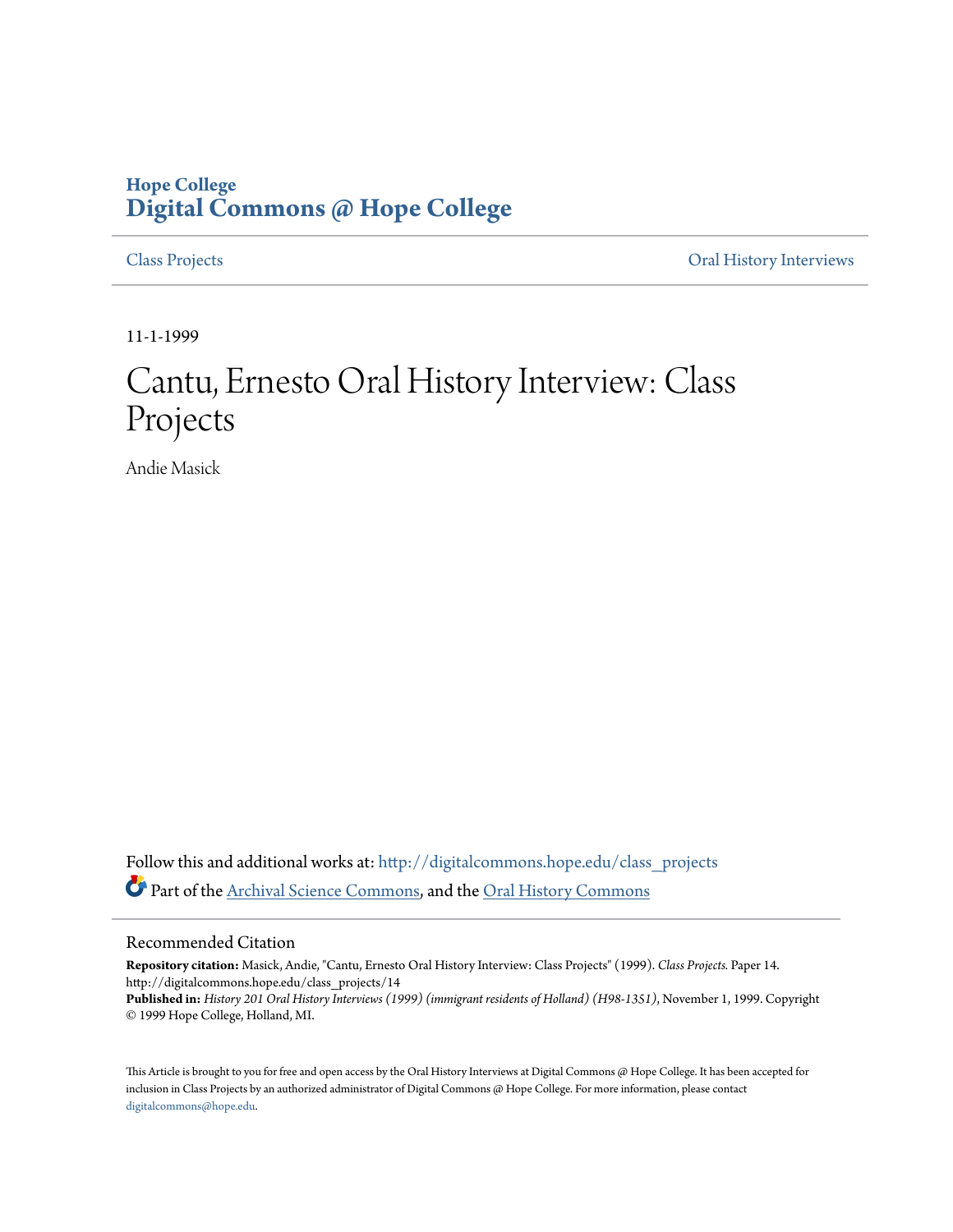Oral History Interview Interviewee: Ernesto Cantu Interviewer: Andie Masick November, 1999

- AM: What is your name?
- EC: Ernesto Cantu.
- AM: When were you born?
- $EC:$  [date removed], 1936.
- AM: In what city were you born?
- EC: Monteray, Mexico.
- AM: How long did you live there before you came to the United States?
- EC: Oh, seventeen years.
- AM: You were seventeen years old when you came?
- EC: Yes.
- AM: Can you tell me a little bit about your city or town down in Mexico? What was it like?
- EC: It was a big city, like any other big city.
- AM: Do you have any memories of what you did as a child, what kind of activities you did and stuff?
- EC: Well, J used to play football when 1was in college.
- AM: Can you tell me a little bit about your family- like how big it was, what you guys did together, and stuff like that?
- EC: Well we were only two brothers, that's all. One lives in Momeray and the other one lives in Guadalahra, and myself.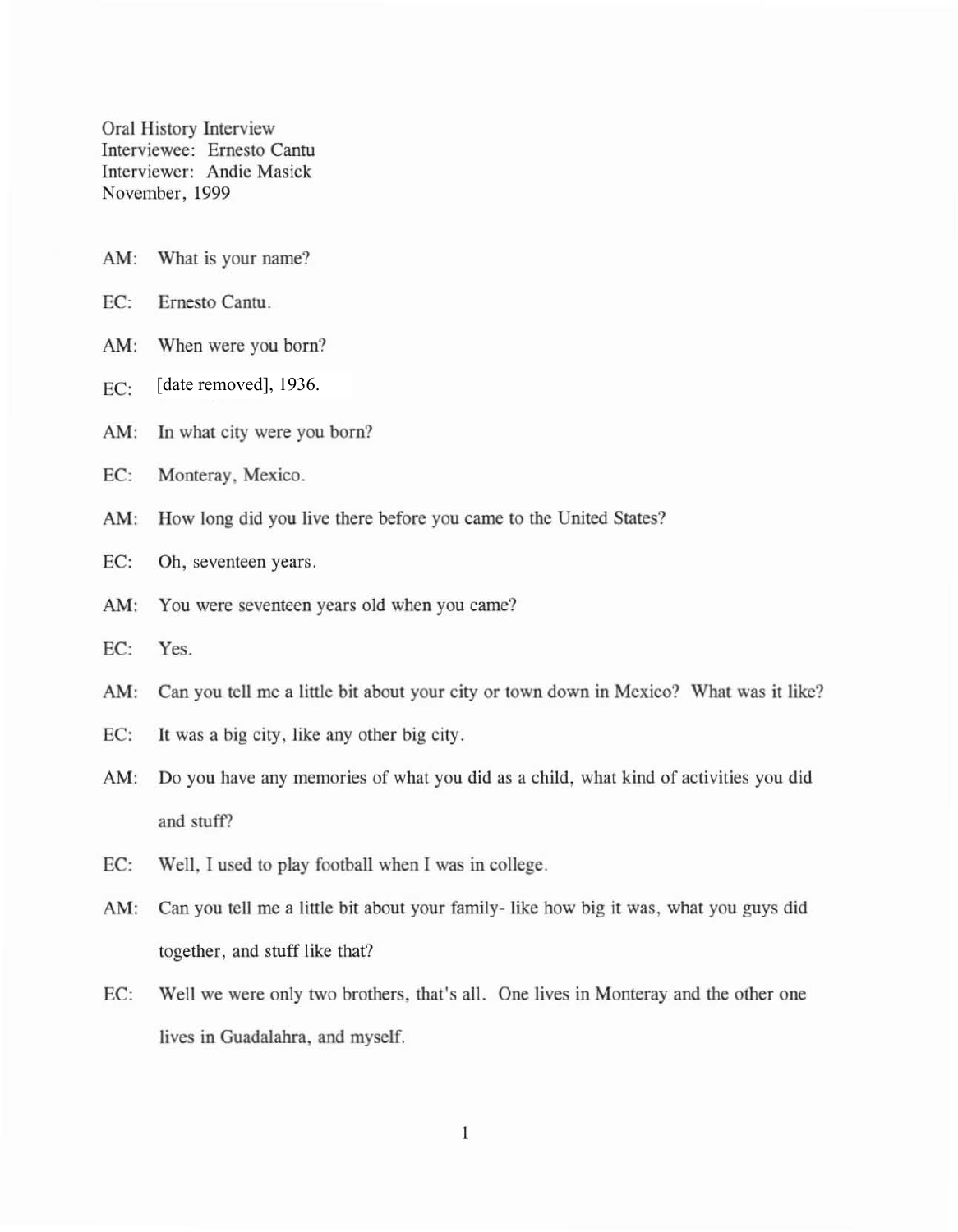AM: So you went to school in Mexico?

EC: Yeah.

AM: How many years, just seventeen?

EC: Well, I went six years in grammar because everybody does six years in grammar. Then three years in like a high school, and then three years in college.

AM: What were your first decisions to come here to the United States?

- EC: I'm not sure now. At that time- well, my mother passed away when I was small, and then my father got married again. And then I decided to come here, that's all. I used to have some friends in Chicago and I came with them.
- AM: Did you come by yourself or did your whole family come?
- EC: Yeah, just myself.
- AM: Did you work at all before you came here- in Mexico did you work?
- EC: No, I was in school.
- AM: Were there any difficulties for you to come here?
- EC: No.

AM: How did you get here?

- EC; Well, like I said. Some friends, they used to live in Waukeegan. So they gave me a ride to Chicago, and I stayed in Chicago with some of my friends and they just keep going.
- AM: What made you decide to come to Holland?
- EC: Well, I used to live in Chicago for about seventeen years. I got married there, I got two kids. And then we started looking for a smaller town because Chicago started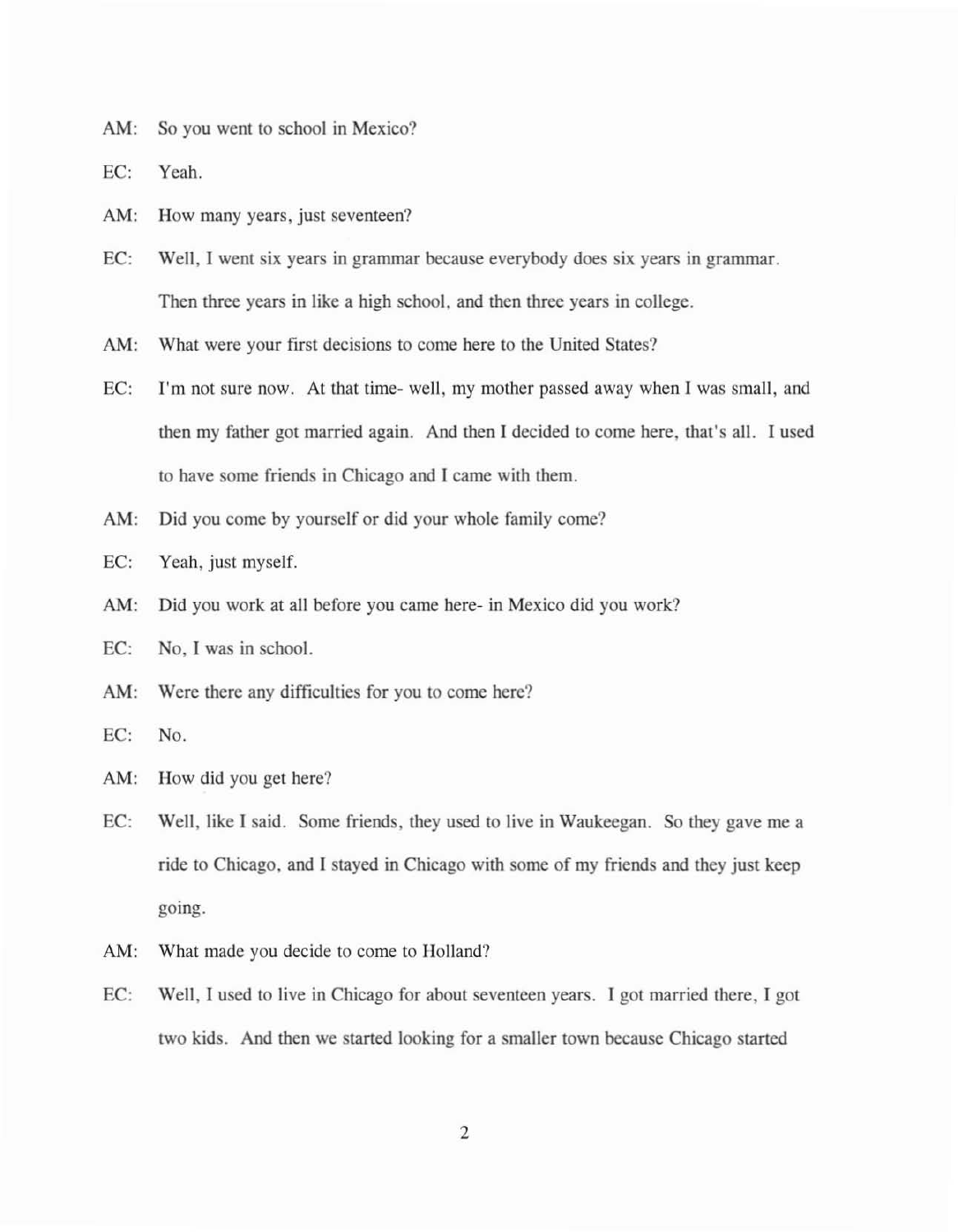getting too bad- you know the neighborhoods and everything. I used to work in General Motors at that time, electric motor, and one of my friends- he born here- and we used to come with him every weekend, stay a few days. whatever. And I liked it so then I start looking for a place and then we came here.

- AM: What was your first job here?
- EC: We bought the store and we stay here- 29 years ago.
- AM: What were your first impressions when you arrived in the U.S.?
- EC: First impressions. Well, I really liked it because everything was nice and clean and the traffic and everything- so it was nice.
- AM: Were they different impressions then when you thought they would be before you came?
- EC: No.
- AM: As an immigrant, have you felt accepted in our society, or have you felt some discrimination at some times in your life?
- EC: Well sometime there are. (laughs)
- AM: Do you want to say anything about those instances?

EC: No, I'd rather not.

AM: Did you know english before you came?

EC: A little bit.

- AM: Was it kind of a barrier at all?
- EC: Well, not too much.
- AM: How do you keep in touch with your family and friends back home?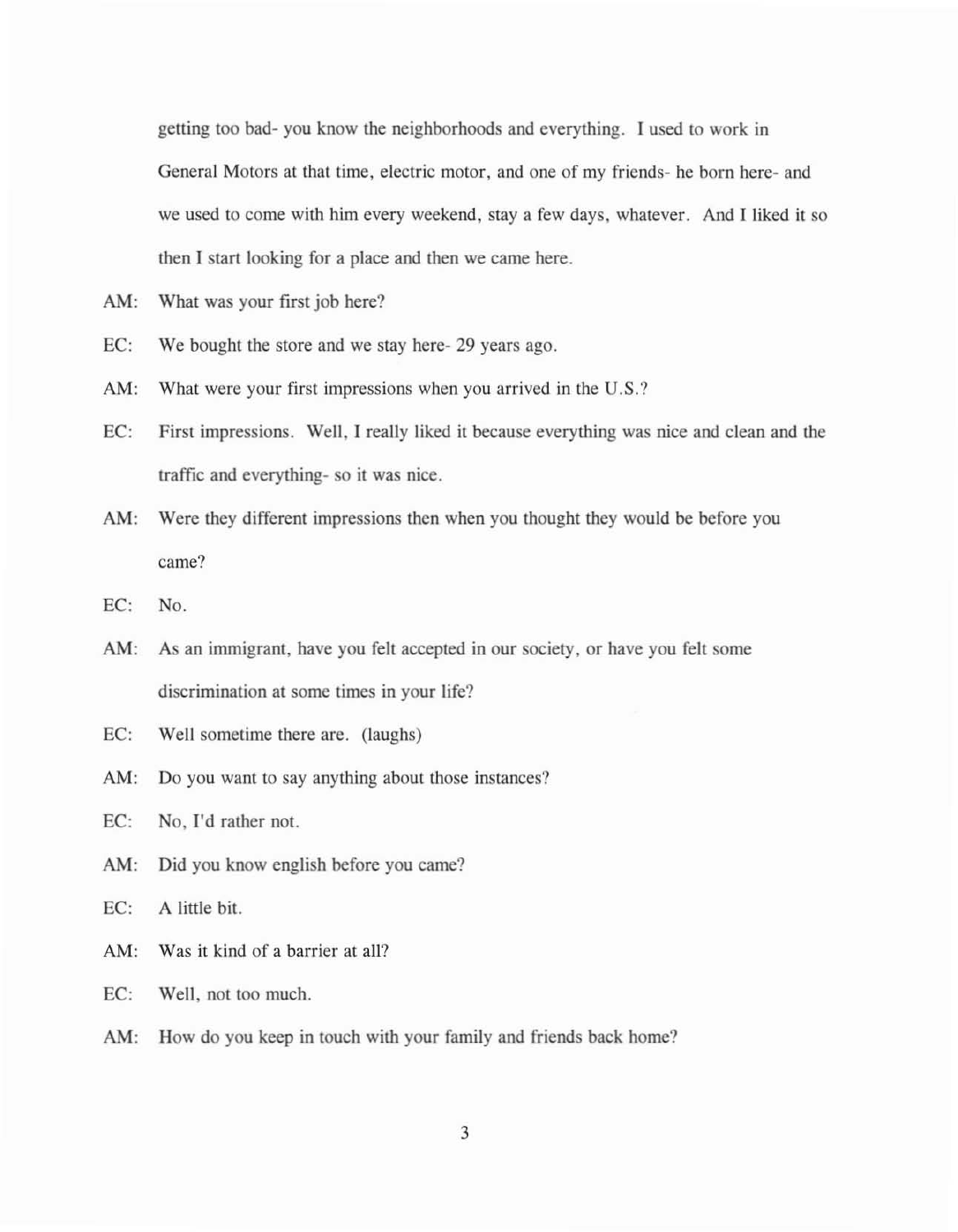- EC: By phone. I mean, before we used to go a lot. Now we don't, but I mean I always call 'em.
- AM: Have you gone back to visit at all?
- EC: Oh yeah, but not for the last seven years. The last time I went it was seven years because then I got sick, and then I got surgery. First I got a knee replacement, then I got cancer. They cure it in three months. But anyway, I have to keep going for checkups and everything. But next month we go for vacation.
- AM: What traditions and cultural celebrations did you celebrate back in Mexico?
- EC: How did they celebrate them you mean?
- AM: Yeah, because I'm not really familiar with it. I don't really know what goes on.
- EC: Well me neither because I was too small when I came here. I mean, when you're a teenager, you don't care too much about everything. But, what I really celebrate more now than I used to before. Like in a small town, yeah they do it a lot. But in big towns they don't do it as much as in a small town.
- AM: From your family back home and now your family here that you have, what are some differences. How have you raised your children different and stuff like that?
- EC: Difference in raising?
- AM: Yeah, I know that some people say that families in Mexico are really extended and you have a lot of people who you're really in contact with.
- EC: Well, over there they are more close together. They see each other more often and they are together more. Here they don't. Like my son, I don't seen in two- three weeks, maybe more. But over there, everybody's more close together.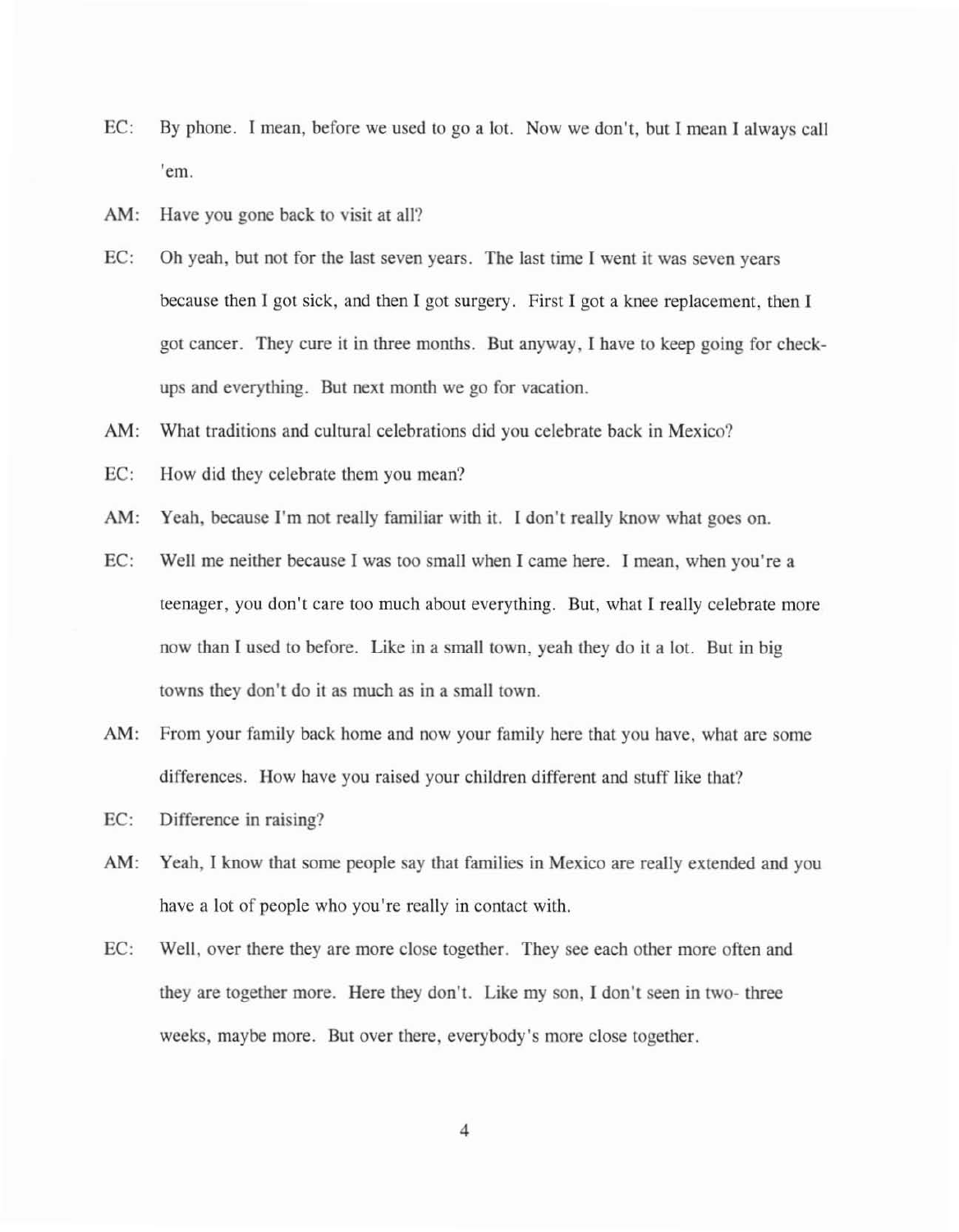- AM: Do you carry on some traditions that you had back in Mexico? Did you have many traditions in your family that you did or anything?
- EC: Yeah well sometimes we do that. But actually, the big one over there is labor day, same as it is here. It's a different, but then you got another one like Revolution Day-November 20. And there are a few that we don't celebrate day.
- Lady: Independence Day.
- EC: Oh Independence, yeah. Sineo de Mayo and September 15, that is independence.
- AM: Do you tend to celebrate those while you're here too?
- EC: Well not exactly, no. We just remember and we know what it is and everything, but that's about it. Like in Chicago they celebrate morc. What they do in Chicago or in San Antonio, where they have the parades and everything. Over here there's no holiday.
- AM: When you got into Chicago at first, what did you do there? Did you work?
- EC: Oh yeah.
- AM: Where did you work?
- EC: I start working in a steel mill. Then I just keep changing jobs every so often.
- AM: Did you find it hard to find a job or was it pretty easy?
- EC: No.
- AM: Do you want to comment on any experiences you've had. Like back home or here or just like life experiences.
- EC: Life experiences. I don't remember that much.
- AM: I don't really have any more questions. Thank you very much for your time. I